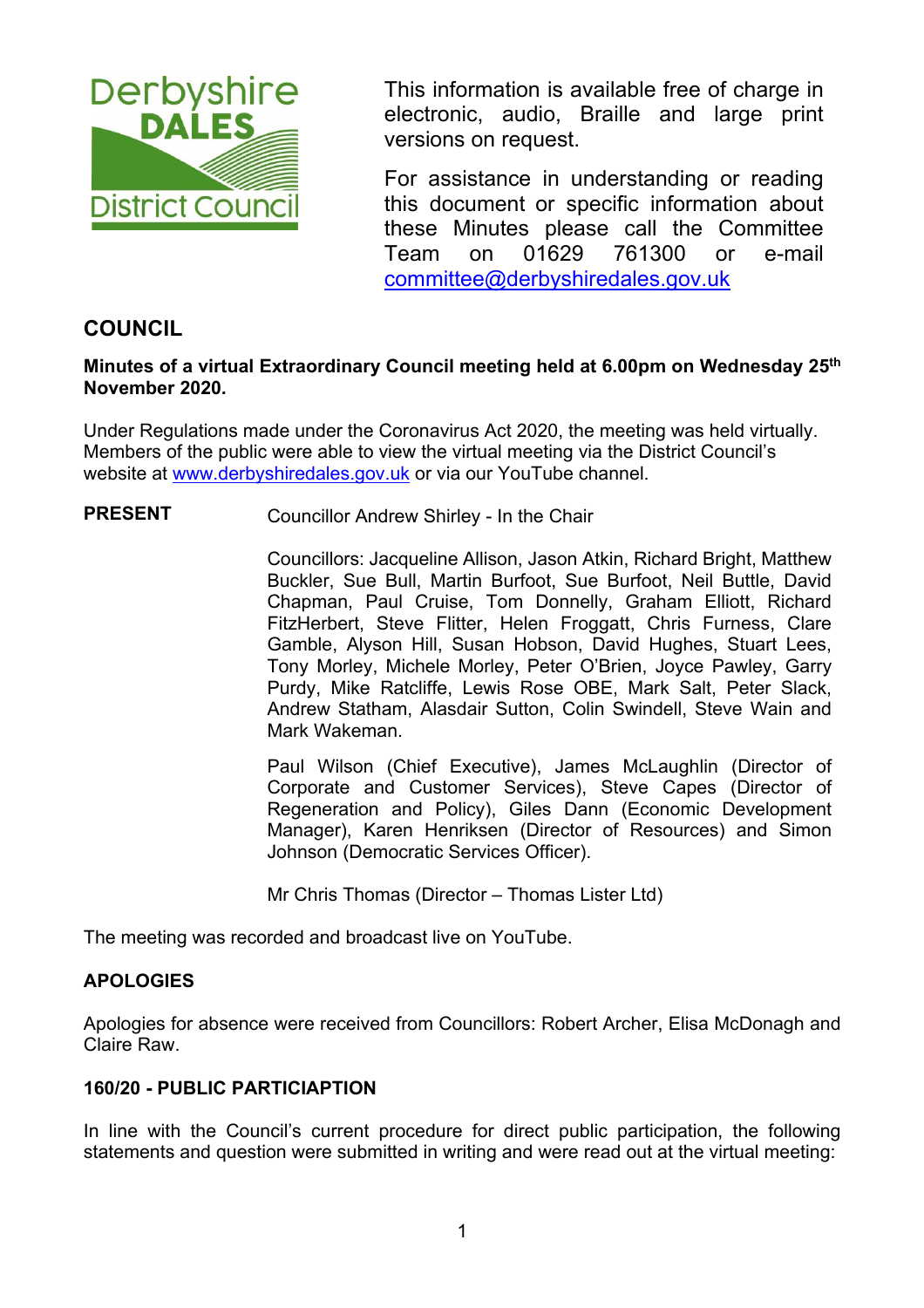## **STATEMENT from Tony Symes, Acting Chair of Matlock Community Vision (MCV), on Land at Bakewell Road, Matlock: Proposed conversion of Matlock Market Hall.**

*"On behalf of Matlock Community Vision I am submitting the following statement for consideration by the Committee in respect of ` Land at Bakewell Road, Matlock: Proposed Conversion of Matlock Market Hall`.* 

*Matlock Community Vision (MCV), who have been actively pursuing development of the Bakewell Road site for over 6 years, welcomes this investment and welcomes the cinema. However there are several issues, which are not fully resolved, and MCV are keen to collaborate with DDDC in resolving them in the preparation of the detailed scheme for the planning application."* 

## **QUESTION and STATEMENT from Emily Currell, on behalf of Church in the Peak, on Land at Bakewell Road, Matlock: Proposed conversion of Matlock Market Hall.**

*"I see that you have up to £800,820 plus a contingency of £48,000 for leisure facilities.* 

*Is there any room in your budget to ensure that one of the designated areas of this development could be used as a communal area, for young people in the town, in order to keep them off the streets?* 

*As page 1 and 2 of your Matlock Town Centre Supplementary Planning Document (November 2008) clearly states that your vision is to "To build on Matlock's unique character and create opportunities for sustainable investment to ensure the attractiveness, vitality and future prosperity of the town centre for residents and visitors alike." and "To further develop the potential of Matlock as a sustainable community including provision for affordable housing and social and cultural activities."* 

*I strongly feel that this would greatly benefits our community, as it would ensure our young people are safe and feel welcome in a place that can cater for their needs."* 

## **RESPONSE**

Thank you Emily and Church in the Peak for your question. Unfortunately, the lack of external funding available means the proposed budget for the scheme is limited to the development described in the report. Future community uses will require separate community fundraising efforts. The proposed cinema will hopefully attract people of all ages, catering for young people as well as older people. To note, the skate park and MUGA in Hall Leys Park are designed specifically for young people.

## **161/20 - INTERESTS**

Councillor Martin Burfoot declared a personal interest in the matter under discussion, as a member of the Matlock Community Vision (MVC) group and formerly the Bakewell Road Group.

Councillor Sue Burfoot declared a personal interest in the matter under discussion, as a member of the Matlock Community Vision (MCV) group.

## **162/20 - LAND AT BAKEWELL ROAD, MATLOCK: PROPOSED CONVERSION OF MATLOCK MARKET HALL**

The Council considered a business case for the proposed conversion of Matlock Market Hall to enable provision of a new indoor leisure attraction and enclosure of part of the adjacent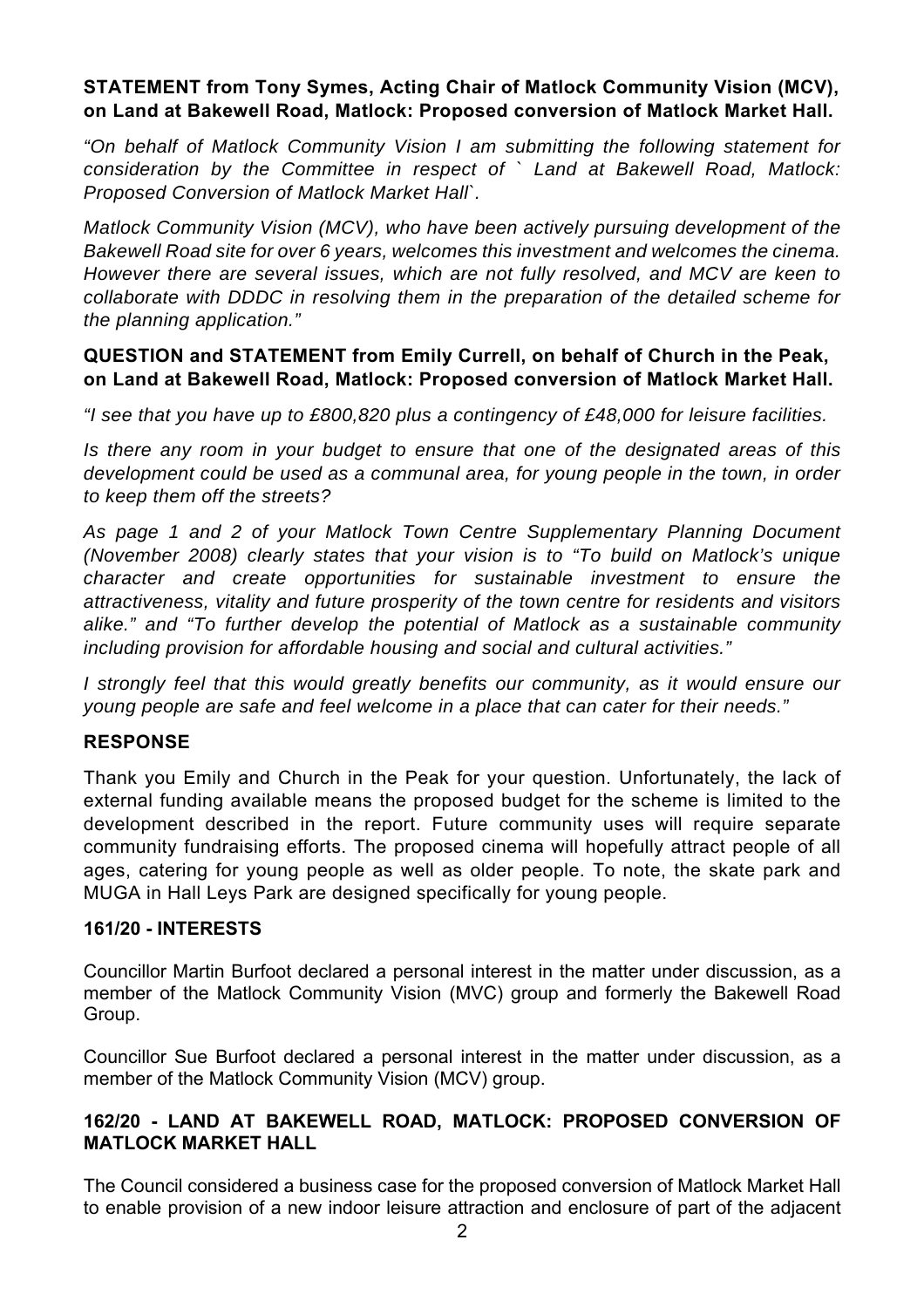covered bus bay area, to provide ancillary commercial use to support regeneration of the Town Centre.

The District Council owns the freehold interest in land at Bakewell Road, Matlock and occupies the Market Hall building and covered bus bay area by way of a 99 year under-lease dated 17<sup>th</sup> May 1986. The head lease is held by London Metric who sublet the neighbouring property to M&S and Boyes.

The Bakewell Road site has previously been identified as a Key Development Opportunity. The District Council and Matlock Community Vision (MCV) (CIC working with the Council over several years to bring forward 'bottom up' development proposals for the site) have identified development of the site – a long recognised constraint to town centre renewal – as a catalyst for wider improvements and key to driving up footfall.

Previous reports to Community & Environment Committee (reports of 15 November 2018, 21 February 2019, 26 June 2019 and 21 August 2019 refer) and to the Commercial Board (3 October 2019 and 28 November 2019) detail the work undertaken to consider options and bring forward alternative uses on the site. The proposed redevelopment of the site was included in the District Council's Economic Plan approved in November 2019 and Corporate Plan approved in March 2020, and Capital Programme funding requirement included in the Derbyshire Dales COVID-19 Economic Recovery Plan approved on 9 November 2020.

Thomas Lister Ltd. were appointed by the District Council to prepare preliminary proposals for the potential re-use of the building (with the support of sub consultants) which included: a cinema; retail / food & beverage unit; two smaller retail / workspace units; and community space. As part of this work, soft market testing was undertaken which identified interest from both cinema operators for a new two screen cinema as well as a retail unit - food & beverage use - on the Bakewell Road frontage, on the basis that a cinema was secured as an anchor tenant for the proposed development. Proposals were shared with key project stakeholders including: London Metric; M&S; Boyes (no response received); Derbyshire County Council (Local Bus Team); MCV Steering Group and the remaining Market Hall stallholder, plus the Council's Estates, Legal and Planning teams.

Three outline Expressions of Interest were received in respect of the Market Hall. An assessment of the Expressions of Interest was undertaken by representatives of the District Council, MCV and Thomas Lister Ltd. Based upon the assessment, the District Council invited the preferred operator to provide a detailed Stage 2 submission in respect of the property.

Based on the detailed submission received, a Full Business Case in relation to the property has been prepared by the District Council's retained Commercial Advisor Thomas Lister Ltd. (with the Economic Case prepared by AMION Consulting) and District Council officers. The Business Case sets out the Strategic, Commercial, Economic, Financial and Management Case for the proposed scheme. The Full Business Case, which includes commercially sensitive information, is included as an exempt appendix to this report.

The proposed scheme comprises conversion of the unattractive, underutilised Market Hall to enable provision of a new indoor leisure attraction for Matlock – two screen cinema – and enclosure of part of the covered bus bay area to provide an ancillary commercial use – retail / food & beverage unit – to support project viability.

## **There followed a 10 minute adjournment at 7:30pm, returning at 7:40pm.**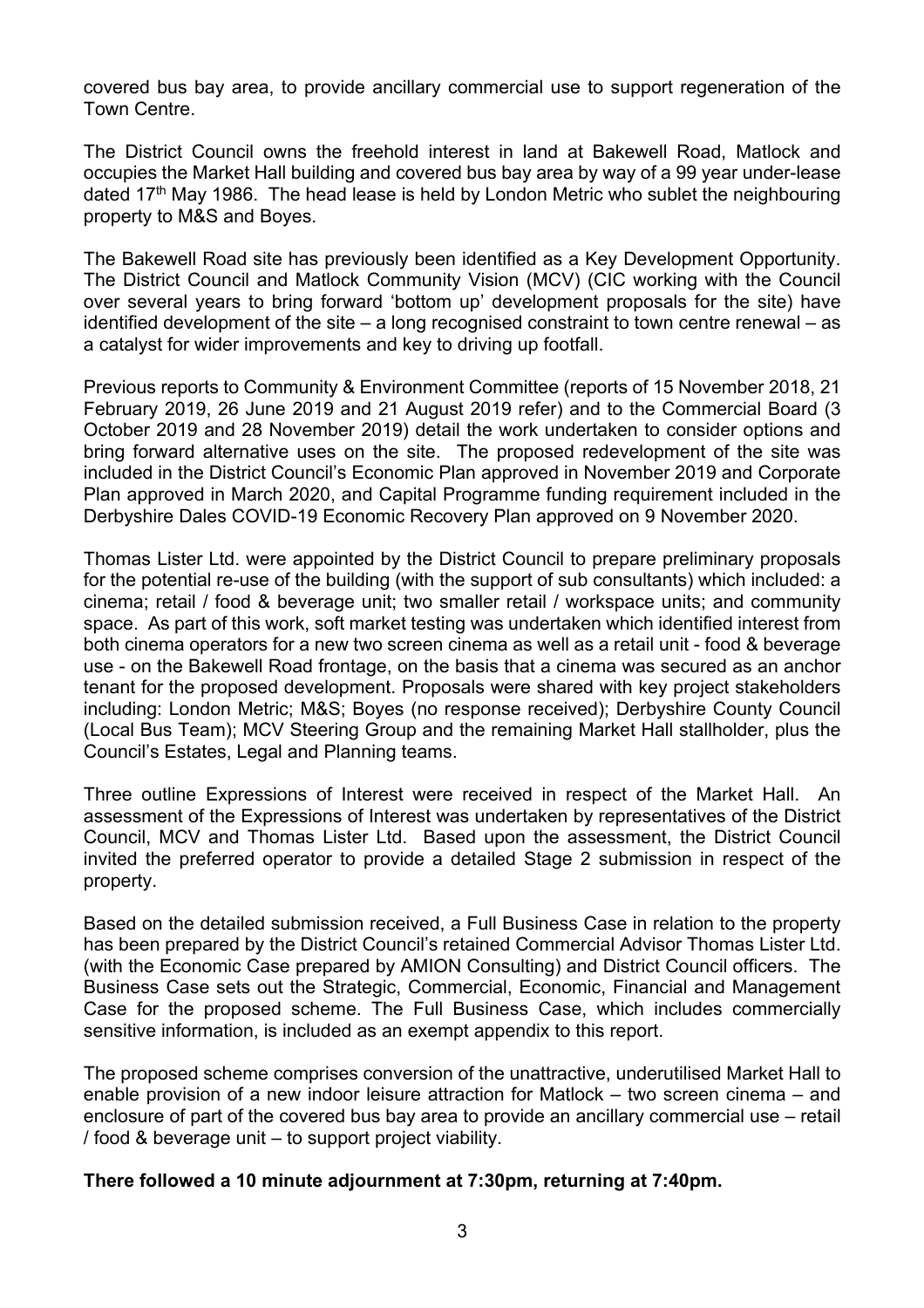Council returned to continue consideration of the recommendations.

## **163/20 - EXCLUSION OF PUBLIC AND PRESS**

It was moved by Councillor Garry Purdy, seconded by Councillor Mark Wakeman and

**RESOLVED**  (unanimously) At 8:00pm, that members of the public be temporarily excluded from the meeting, for Council to consider exempt information relating to the business case for the proposed conversion of Matlock Market Hall.

> *(The information is exempt under the Local Government Act 1972, Schedule 12A paragraph 3 – Information relating to the financial or business affairs of any particular person.)*

#### **Council returned to public forum at 8:09pm.**

It was moved by Councillor Garry Purdy, seconded by Councillor Susan Hobson and

- **RESOLVED** 1. The outcome of the September 2020 funding bid submitted under D2N2's Project Call for Future Funding Programmes is noted.
	- 2. The outcome of further stakeholder consultations and external professional advice received in relation to the scheme is noted.
	- 3. The project scope, costs, benefits, risks, delivery approach and forward programme detailed within the Business Case are noted – **included in an exempt appendix as contains commercially sensitive information**.
	- 4. The Business Case for the scheme, proposing District Council investment of up to £800,820 to enable conversion of Matlock Market Hall into a two screen cinema and enclosure of part of the covered bus bay area - retaining two of the existing bus bays - to create a new retail / food & beverage unit be approved and the scheme be included in the Council's 2021/22 Capital Programme with a contingency of £48,000 included within the approved Economic Development Reserve.
	- 5. The Council opts to tax the site area in Recommendation 4 comprising the proposed first phase of development.
	- 6. Plans are actively pursued with Derbyshire County Council to enable implementation of a new 3m wide footway, bus shelters and layby provision along the western elevation of the building to improve provision for bus passengers as a second phase of works, subject to proposals being fully funded by the County Council and the scheme avoiding sterilising any part of the development site not brought forward in the initial development phase.
	- 7. Subject to implementation of new bus infrastructure provision within the site by the County Council (resulting in the remaining bus bays becoming redundant):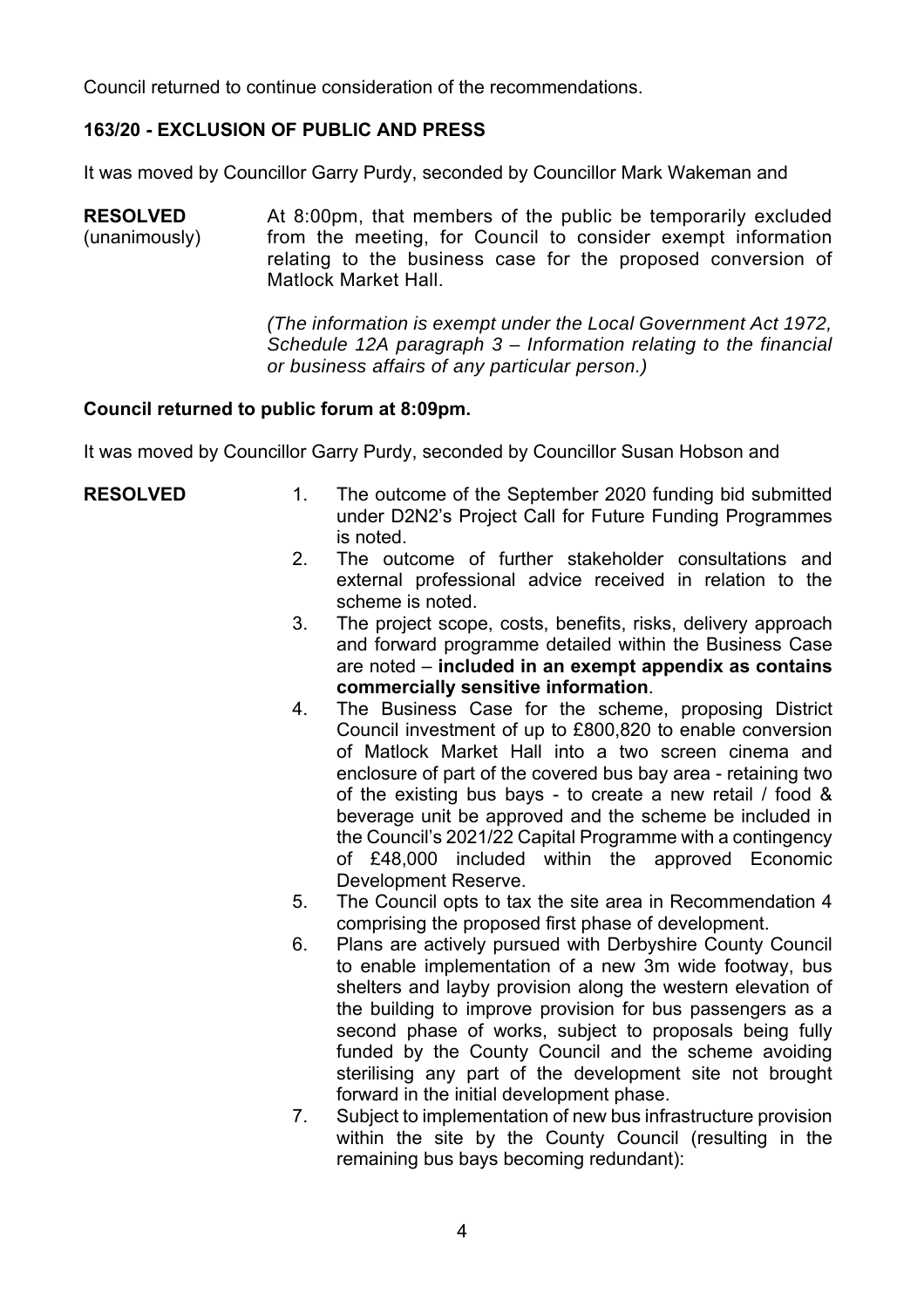- i. in the short term, the remaining bus bays and Market Hall service bay area be utilised for deliveries and staff parking for the new development
- ii. in the longer term the space identified in 7i) be safeguarded for future community use as a potential phase 3 development with fundraising to be undertaken by Matlock Community Vision (or another local community organisation) to meet necessary development costs and a viable business plan be prepared to support operational costs;
- iii. the District Council continues to work with Matlock Community Vision to help facilitate community uses as a potential phase 3 development, with arrangements and terms for the future use and operation of this part of the site to be agreed at a future date.
- iv. should further development not come forward within a period of five years following completion of the cinema, the District Council will review the future use of this space with Matlock Community Vision.
- 8. A variation to Contract Standing Orders is agreed enabling the Council to enter into agreement with the proposed developer / operator on the basis of the construction and project management arrangements proposed following due diligence checks.
- 9. The position following consultations with the remaining Market Hall licensee is noted and incentive - **as detailed in the exempt appendix to the report** - agreed as payment to vacate the property under a new agreement by way of a rent free period / sum to support the relocation of the business.
- 10. Authority is delegated to the Director of Regeneration & Policy to issue Heads of Terms for a Development Funding Agreement comprising a grant agreement to enable the cinema development and contract for construction works for the retail / food & beverage unit; and Agreement to Lease and Lease for the cinema to the proposed developer / operator.
- 11. Authority is given to enter into formal Agreement subject to securing planning approval for the development proposed and vacant possession of the Market Hall.
- **Voting:**  In accordance with **Rule of Procedure 19d**, a recorded vote was requested and proposed by Councillor Sue Burfoot, seconded by Councillor Steve Flitter and

**For** 

## 32 **Councillors:** Jacqueline Allison, Jason Atkin, Richard Bright, Sue Bull, Martin Burfoot, Sue Burfoot, Neil Buttle, David Chapman, Paul Cruise, Tom Donnelly, Graham Elliott, Richard FitzHerbert, Steve Flitter, Helen Froggatt, Chris Furness, Clare Gamble, Alyson Hill, Susan Hobson, David Hughes, Stuart Lees, Tony Morley, Michele Morley, Garry Purdy, Lewis Rose OBE, Mark Salt, Andrew Shirley, Peter Slack, Andrew Statham, Alasdair Sutton, Colin Swindell, Steve Wain and Mark Wakeman.